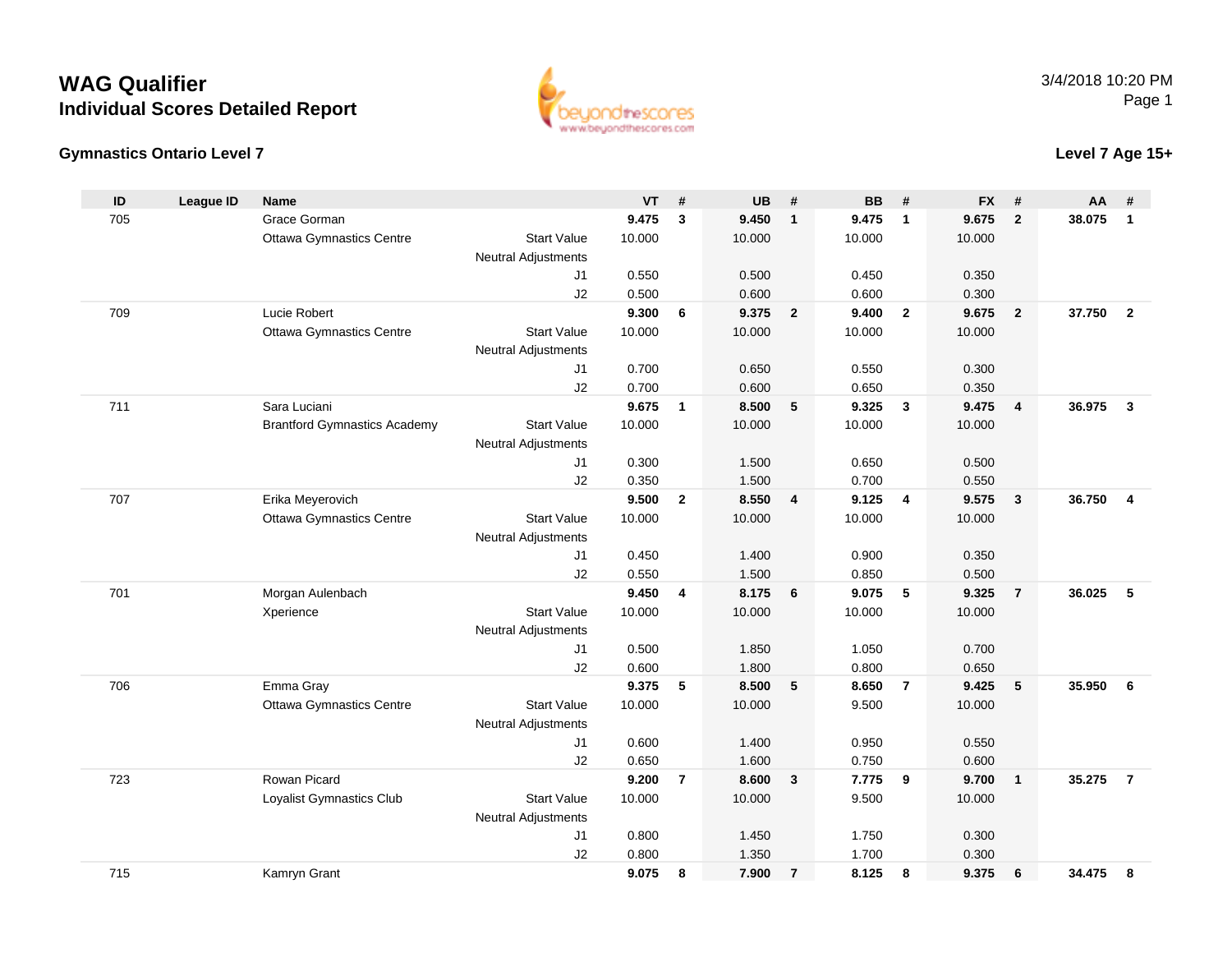

3/4/2018 10:20 PMPage 2

|     | Gymnastics Mississauga | <b>Start Value</b><br><b>Neutral Adjustments</b> | 10.000 | 9.200                                 | 9.400  |     | 10.000 |   |        |   |
|-----|------------------------|--------------------------------------------------|--------|---------------------------------------|--------|-----|--------|---|--------|---|
|     |                        | J1                                               | 0.900  | 1.300                                 | 1.350  |     | 0.650  |   |        |   |
|     |                        | J2                                               | 0.950  | 1.300                                 | 1.200  |     | 0.600  |   |        |   |
| 712 | Alice Larose           |                                                  | X.XXX  | $X.XXX$ -<br>$\overline{\phantom{a}}$ | 8.800  | - 6 | 9.000  | 8 | 17.800 | 9 |
|     | <b>Brockville</b>      | <b>Start Value</b>                               |        |                                       | 10.000 |     | 9.700  |   |        |   |
|     |                        | <b>Neutral Adjustments</b>                       |        |                                       |        |     |        |   |        |   |
|     |                        | J1                                               |        |                                       | 1.300  |     | 0.650  |   |        |   |
|     |                        | J2                                               |        |                                       | 1.100  |     | 0.750  |   |        |   |

### **Gymnastics Ontario Level 7**

| ID  | League ID | <b>Name</b>              |                            | <b>VT</b> | #              | <b>UB</b> | #              | <b>BB</b> | #              | <b>FX</b> | #              | <b>AA</b> | #              |
|-----|-----------|--------------------------|----------------------------|-----------|----------------|-----------|----------------|-----------|----------------|-----------|----------------|-----------|----------------|
| 727 |           | <b>Tess Crombeen</b>     |                            | 9.450     | $\mathbf{2}$   | 9.450     | -1             | 9.450     | $\mathbf 1$    | 9.400     | 5              | 37.750    | 1              |
|     |           | Toronto Premier Gym Club | <b>Start Value</b>         | 10.000    |                | 10.000    |                | 10.000    |                | 10.000    |                |           |                |
|     |           |                          | <b>Neutral Adjustments</b> |           |                |           |                |           |                |           |                |           |                |
|     |           |                          | J1                         | 0.550     |                | 0.450     |                | 0.450     |                | 0.550     |                |           |                |
|     |           |                          | J2                         | 0.550     |                | 0.650     |                | 0.650     |                | 0.650     |                |           |                |
| 725 |           | <b>Madison Baird</b>     |                            | 9.550     | $\mathbf{1}$   | 9.350     | $\overline{2}$ | 9.175     | $\overline{4}$ | 9.600     | $\overline{2}$ | 37.675    | $\overline{2}$ |
|     |           | Loyalist Gymnastics Club | <b>Start Value</b>         | 10.000    |                | 10.000    |                | 10.000    |                | 10.000    |                |           |                |
|     |           |                          | <b>Neutral Adjustments</b> |           |                |           |                |           |                |           |                |           |                |
|     |           |                          | J1                         | 0.500     |                | 0.600     |                | 0.750     |                | 0.350     |                |           |                |
|     |           |                          | J2                         | 0.400     |                | 0.700     |                | 0.900     |                | 0.450     |                |           |                |
| 726 |           | Maeve McSweeney          |                            | 9.100     | 6              | 9.000     | $\mathbf{3}$   | 8.975     | 5              | 9.650     | $\mathbf{1}$   | 36.725    | 3              |
|     |           | Toronto Premier Gym Club | <b>Start Value</b>         | 10.000    |                | 10.000    |                | 10.000    |                | 10.000    |                |           |                |
|     |           |                          | <b>Neutral Adjustments</b> |           |                |           |                |           |                |           |                |           |                |
|     |           |                          | J1                         | 0.900     |                | 0.950     |                | 1.050     |                | 0.300     |                |           |                |
|     |           |                          | J2                         | 0.900     |                | 1.050     |                | 1.000     |                | 0.400     |                |           |                |
| 728 |           | Taya Cosby               |                            | 9.025     | $\overline{7}$ | 8.750     | $\overline{4}$ | 9.350     | $\overline{2}$ | 9.450     | $\overline{4}$ | 36.575    | $\overline{4}$ |
|     |           | Toronto Premier Gym Club | <b>Start Value</b>         | 10.000    |                | 10.000    |                | 10.000    |                | 10.000    |                |           |                |
|     |           |                          | <b>Neutral Adjustments</b> |           |                |           |                |           |                |           |                |           |                |
|     |           |                          | J1                         | 1.000     |                | 1.150     |                | 0.750     |                | 0.550     |                |           |                |
|     |           |                          | J2                         | 0.950     |                | 1.350     |                | 0.550     |                | 0.550     |                |           |                |
| 702 |           | Heyleigh Degeer          |                            | 9.100     | 6              | 8.600     | 6              | 9.200     | $\mathbf{3}$   | 9.500     | $\mathbf{3}$   | 36,400    | 5              |
|     |           | Xperience                | <b>Start Value</b>         | 10.000    |                | 10.000    |                | 10.000    |                | 10.000    |                |           |                |
|     |           |                          | <b>Neutral Adjustments</b> |           |                |           |                |           |                |           |                |           |                |
|     |           |                          | J1                         | 0.800     |                | 1.400     |                | 0.750     |                | 0.450     |                |           |                |
|     |           |                          | J <sub>2</sub>             | 1.000     |                | 1.400     |                | 0.850     |                | 0.550     |                |           |                |
| 713 |           | Alexandra Armata         |                            | 9.325     | 3              | 8.350     | $\overline{7}$ | 8.625     | 6              | 9.275     | $\overline{7}$ | 35.575    | 6              |
|     |           |                          |                            |           |                |           |                |           |                |           |                |           |                |

**Level 7 Age 13/14**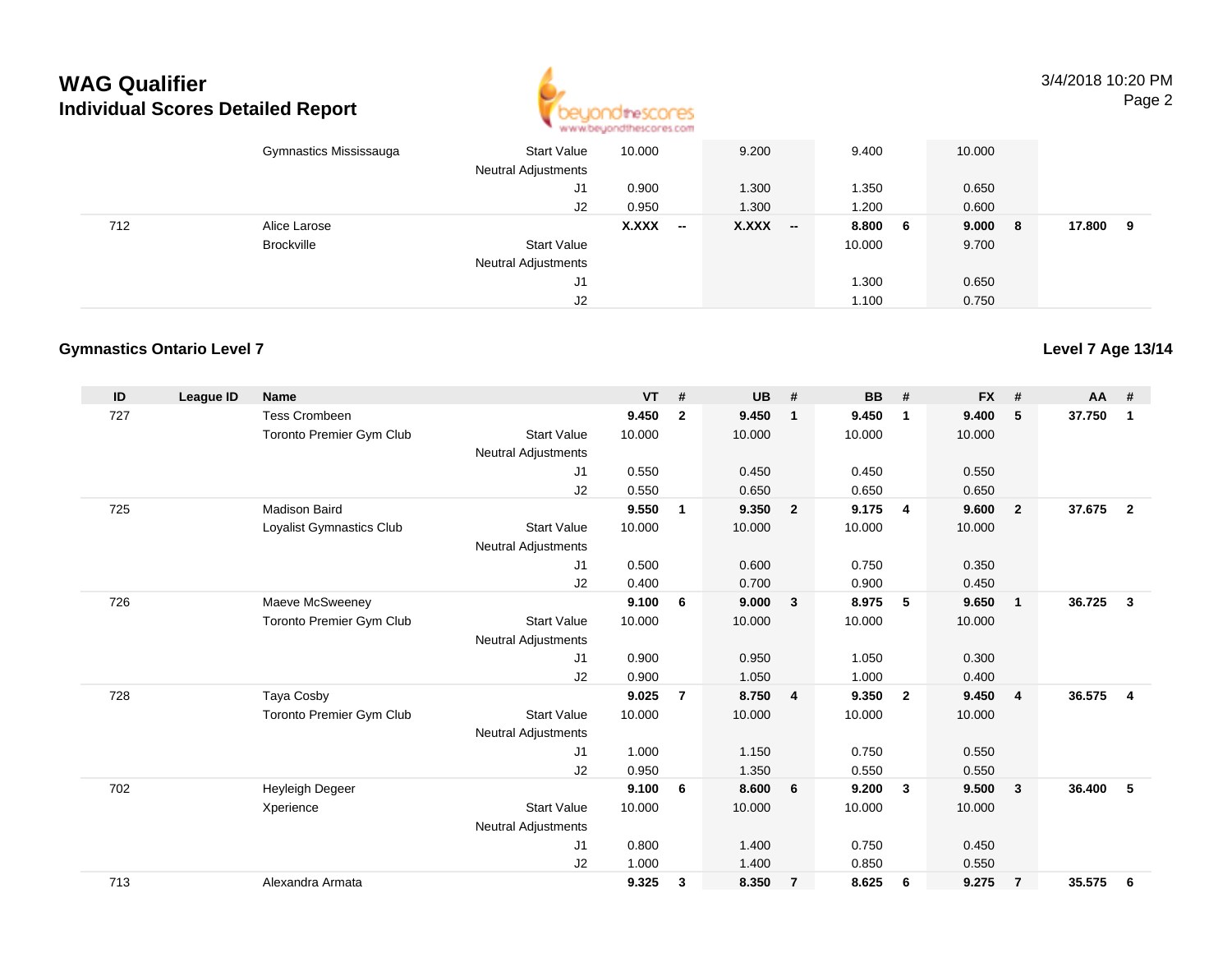

|     | Gymnastics Mississauga     | <b>Start Value</b><br><b>Neutral Adjustments</b> | 10.000 |    | 9.500   | 9.500   |                | 10.000  |     |        |                |
|-----|----------------------------|--------------------------------------------------|--------|----|---------|---------|----------------|---------|-----|--------|----------------|
|     |                            | J1                                               | 0.650  |    | 1.200   | 0.800   |                | 0.650   |     |        |                |
|     |                            | J2                                               | 0.700  |    | 1.100   | 0.950   |                | 0.800   |     |        |                |
| 718 | Elyssa Ross                |                                                  | 9.300  | -4 | 8.700 5 | 7.750 8 |                | 9.300 6 |     | 35.050 | $\overline{7}$ |
|     | Gymnastics Mississauga     | <b>Start Value</b>                               | 10.000 |    | 10.000  | 9.500   |                | 10.000  |     |        |                |
|     |                            | <b>Neutral Adjustments</b>                       |        |    |         |         |                |         |     |        |                |
|     |                            | J1                                               | 0.600  |    | 1.200   | 1.750   |                | 0.600   |     |        |                |
|     |                            | J2                                               | 0.800  |    | 1.400   | 1.750   |                | 0.800   |     |        |                |
| 716 | Kaleigh MacPherson-Bennett |                                                  | 9.200  | 5  | 8.075 8 | 8.475   | $\overline{7}$ | 9.125   | - 8 | 34.875 | - 8            |
|     | Gymnastics Mississauga     | <b>Start Value</b>                               | 10.000 |    | 9.200   | 9.500   |                | 10.000  |     |        |                |
|     |                            | <b>Neutral Adjustments</b>                       |        |    |         |         |                |         |     |        |                |
|     |                            | J <sub>1</sub>                                   | 0.800  |    | 0.950   | 1.100   |                | 0.850   |     |        |                |
|     |                            | J2                                               | 0.800  |    | 1.300   | 0.950   |                | 0.900   |     |        |                |

### **Gymnastics Ontario Level 7**

### **Level 7 Age 11/12**

| ID  | League ID | Name                            |                     | <b>VT</b> | #              | <b>UB</b> | #              | <b>BB</b> | #              | <b>FX</b> | #                       | <b>AA</b> | #            |
|-----|-----------|---------------------------------|---------------------|-----------|----------------|-----------|----------------|-----------|----------------|-----------|-------------------------|-----------|--------------|
| 721 |           | Freya Cope                      |                     | 9.450     | 1              | 9.500     | $\mathbf{3}$   | 9.650     | -1             | 9.500     | 3                       | 38.100    | -1           |
|     |           | Kanata GymnoSphere              | <b>Start Value</b>  | 10.000    |                | 10.000    |                | 10.000    |                | 10.000    |                         |           |              |
|     |           |                                 | Neutral Adjustments |           |                |           |                |           |                |           |                         |           |              |
|     |           |                                 | J1                  | 0.550     |                | 0.400     |                | 0.350     |                | 0.550     |                         |           |              |
|     |           |                                 | J2                  | 0.550     |                | 0.600     |                | 0.350     |                | 0.450     |                         |           |              |
| 720 |           | Monica Borrello                 |                     | 9.400     | $\overline{2}$ | 9.300     | $\overline{4}$ | 9.525     | $\overline{2}$ | 9.500     | 3                       | 37.725    | $\mathbf{2}$ |
|     |           | Kanata GymnoSphere              | <b>Start Value</b>  | 10.000    |                | 10.000    |                | 10.000    |                | 10.000    |                         |           |              |
|     |           |                                 | Neutral Adjustments |           |                |           |                |           |                |           |                         |           |              |
|     |           |                                 | J <sub>1</sub>      | 0.500     |                | 0.700     |                | 0.550     |                | 0.450     |                         |           |              |
|     |           |                                 | J2                  | 0.700     |                | 0.700     |                | 0.400     |                | 0.550     |                         |           |              |
| 710 |           | <b>Cleante Theoret</b>          |                     | 9.350     | 4              | 8.875     | $\overline{7}$ | 9.500     | - 3            | 9.725     | $\overline{\mathbf{1}}$ | 37.450    | 3            |
|     |           | <b>Ottawa Gymnastics Centre</b> | <b>Start Value</b>  | 10.000    |                | 10.000    |                | 10.000    |                | 10.000    |                         |           |              |
|     |           |                                 | Neutral Adjustments |           |                |           |                |           |                |           |                         |           |              |
|     |           |                                 | J <sub>1</sub>      | 0.700     |                | 1.150     |                | 0.550     |                | 0.300     |                         |           |              |
|     |           |                                 | J2                  | 0.600     |                | 1.100     |                | 0.450     |                | 0.250     |                         |           |              |
| 708 |           | Demeter Riedmueller             |                     | 9.000     | 7              | 9.675     | $\overline{2}$ | 9.250     | 5              | 9.450     | $\overline{4}$          | 37.375    | 4            |
|     |           | <b>Ottawa Gymnastics Centre</b> | <b>Start Value</b>  | 10.000    |                | 10.000    |                | 10.000    |                | 10.000    |                         |           |              |
|     |           |                                 | Neutral Adjustments |           |                |           |                |           |                |           |                         |           |              |
|     |           |                                 | J1                  | 1.050     |                | 0.350     |                | 0.850     |                | 0.500     |                         |           |              |
|     |           |                                 | J2                  | 0.950     |                | 0.300     |                | 0.650     |                | 0.600     |                         |           |              |
| 704 |           | Mikaela Booth                   |                     | 9.375     | 3              | 9.700     | $\mathbf{1}$   | 8.475     | 8              | 9.375     | 5                       | 36.925    | 5            |
|     |           |                                 |                     |           |                |           |                |           |                |           |                         |           |              |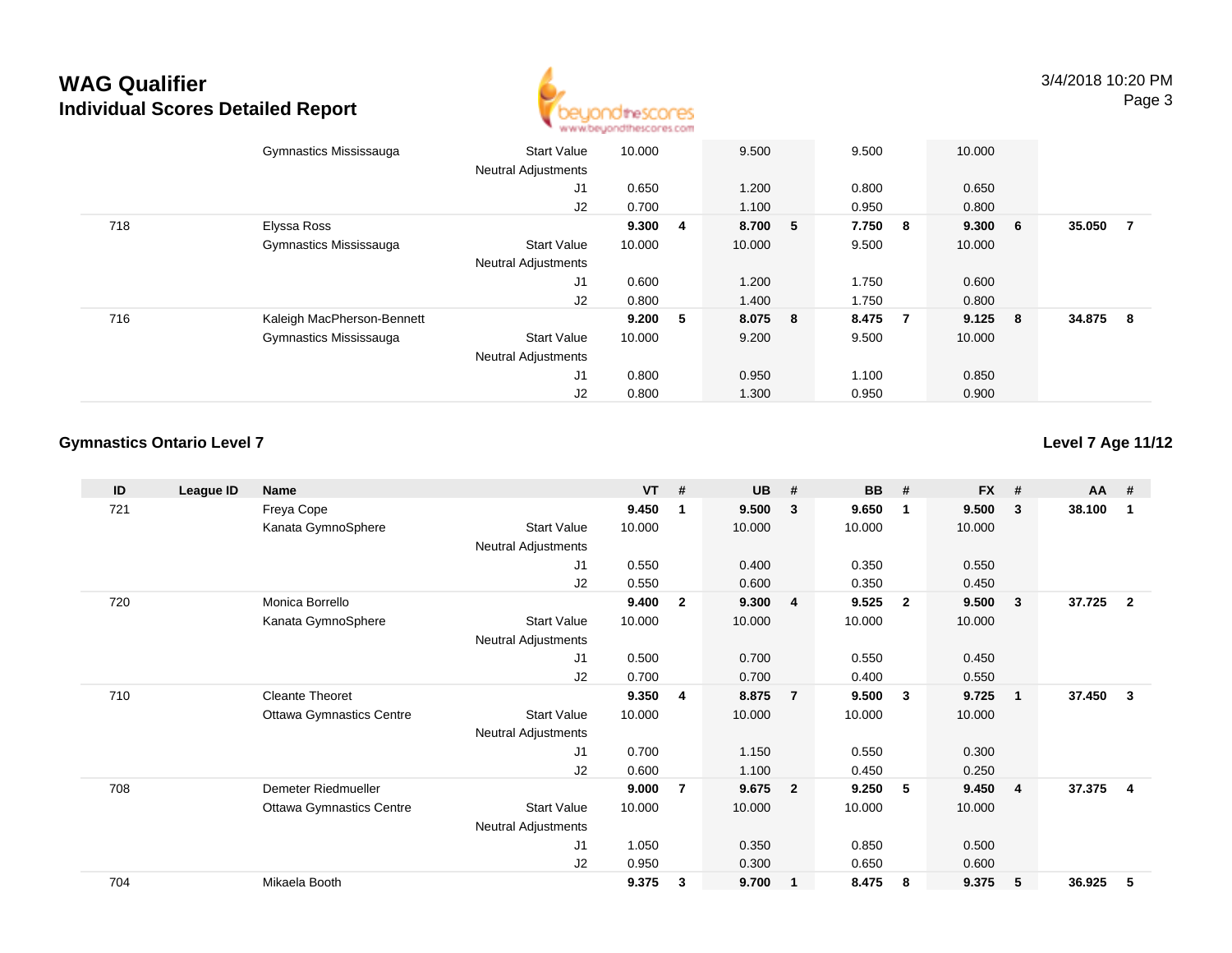

|     | <b>Ottawa Gymnastics Centre</b><br><b>Start Value</b> | 10.000 | 10.000     |   | 9.500  |   | 10.000 |                         |        |                |
|-----|-------------------------------------------------------|--------|------------|---|--------|---|--------|-------------------------|--------|----------------|
|     | Neutral Adjustments                                   |        |            |   |        |   |        |                         |        |                |
|     | J1                                                    | 0.650  | 0.300      |   | 0.950  |   | 0.550  |                         |        |                |
|     | J2                                                    | 0.600  | 0.300      |   | 1.100  |   | 0.700  |                         |        |                |
| 724 | <b>Emily Haberer</b>                                  | 9.050  | 8.800<br>6 | 8 | 9.450  | 4 | 9.450  | $\overline{\mathbf{4}}$ | 36.750 | - 6            |
|     | Loyalist Gymnastics Club<br><b>Start Value</b>        | 10.000 | 10.000     |   | 10.000 |   | 10.000 |                         |        |                |
|     | Neutral Adjustments                                   |        |            |   |        |   |        |                         |        |                |
|     | J1                                                    | 1.000  | 1.250      |   | 0.650  |   | 0.550  |                         |        |                |
|     | J2                                                    | 0.900  | 1.150      |   | 0.450  |   | 0.550  |                         |        |                |
| 719 | <b>Avril Sanchez</b>                                  | 9.375  | 9.300<br>3 | 4 | 8.375  | 9 | 9.625  | $\overline{\mathbf{2}}$ | 36.675 | $\overline{7}$ |
|     | Gymnastics Mississauga<br><b>Start Value</b>          | 10.000 | 10.000     |   | 10.000 |   | 10.000 |                         |        |                |
|     | <b>Neutral Adjustments</b>                            |        |            |   |        |   |        |                         |        |                |
|     | J1                                                    | 0.650  | 0.750      |   | 1.550  |   | 0.400  |                         |        |                |
|     | J2                                                    | 0.600  | 0.650      |   | 1.700  |   | 0.350  |                         |        |                |
| 717 | Kealey Reardon                                        | 9.300  | 9.100<br>5 | 5 | 8.625  | 7 | 9.300  | $6\overline{6}$         | 36.325 | 8              |
|     | Gymnastics Mississauga<br><b>Start Value</b>          | 10.000 | 10.000     |   | 10.000 |   | 10.000 |                         |        |                |
|     | Neutral Adjustments                                   |        |            |   |        |   |        |                         |        |                |
|     | J1                                                    | 0.600  | 0.850      |   | 1.300  |   | 0.750  |                         |        |                |
|     | J2                                                    | 0.800  | 0.950      |   | 1.450  |   | 0.650  |                         |        |                |
| 703 | Camille Bourque                                       | 8.900  | 8<br>9.000 | 6 | 8.700  | 6 | 8.850  | $\overline{7}$          | 35.450 | 9              |
|     | <b>Start Value</b><br>Xperience                       | 10.000 | 10.000     |   | 10.000 |   | 10.000 |                         |        |                |
|     | Neutral Adjustments                                   |        |            |   |        |   |        |                         |        |                |
|     | J1                                                    | 1.100  | 1.050      |   | 1.250  |   | 1.100  |                         |        |                |
|     | J2                                                    | 1.100  | 0.950      |   | 1.350  |   | 1.200  |                         |        |                |
|     |                                                       |        |            |   |        |   |        |                         |        |                |

### **Gymnastics Ontario Level 7**

**Level 7 Age 10**

| ID   | League ID | <b>Name</b>              |                            | $VT$ # |                         | <b>UB</b> | # | <b>BB</b> | #   | <b>FX</b> | #                       | <b>AA</b> | #  |
|------|-----------|--------------------------|----------------------------|--------|-------------------------|-----------|---|-----------|-----|-----------|-------------------------|-----------|----|
| 0920 |           | Annika Magneron          |                            | 8.825  | $\overline{\mathbf{2}}$ | 9.525     |   | 8.900     |     | 9.450     |                         | 36.700    |    |
|      |           | <b>Rideau Gymnastics</b> | <b>Start Value</b>         | 10.000 |                         | 10.000    |   | 10.000    |     | 10.000    |                         |           |    |
|      |           |                          | <b>Neutral Adjustments</b> |        |                         |           |   |           |     |           |                         |           |    |
|      |           |                          | J1                         | 1.150  |                         | 0.500     |   | 1.050     |     | 0.500     |                         |           |    |
|      |           |                          | J2                         | 200. ا |                         | 0.450     |   | 1.150     |     | 0.600     |                         |           |    |
| 722  |           | Angelina Polegato        |                            | 9.100  |                         | $9.125$ 2 |   | 8.900     | - 1 | 9.325     | $\overline{\mathbf{2}}$ | 36.450    | -2 |
|      |           | Kanata GymnoSphere       | <b>Start Value</b>         | 10.000 |                         | 10.000    |   | 10.000    |     | 10.000    |                         |           |    |
|      |           |                          | <b>Neutral Adjustments</b> |        |                         |           |   |           |     |           |                         |           |    |
|      |           |                          | J1                         | 0.900  |                         | 0.950     |   | 1.200     |     | 0.600     |                         |           |    |
|      |           |                          | J2                         | 0.900  |                         | 0.800     |   | 1.000     |     | 0.750     |                         |           |    |